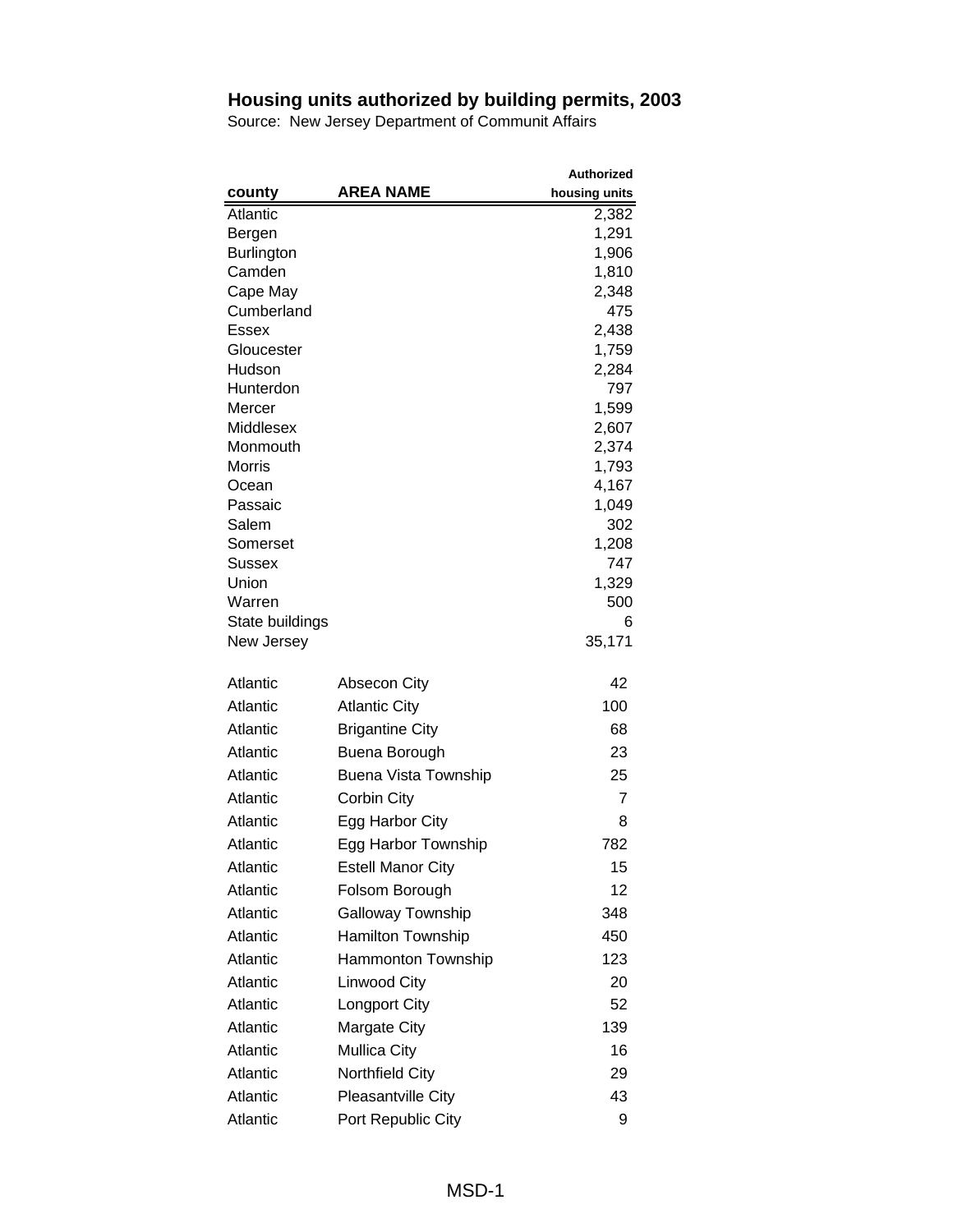|          |                                 | <b>Authorized</b>       |
|----------|---------------------------------|-------------------------|
| county   | <b>AREA NAME</b>                | housing units           |
| Atlantic | Somers Point City               | 46                      |
| Atlantic | <b>Ventnor City</b>             | 17                      |
| Atlantic | <b>Weymouth Township</b>        | 8                       |
| Bergen   | Allendale Borough               | 0                       |
| Bergen   | Alpine Borough                  | 11                      |
| Bergen   | Bergenfield Borough             | 2                       |
| Bergen   | Bogota Borough                  | 1                       |
| Bergen   | Carlstadt Borough               | 8                       |
| Bergen   | Cliffside Park Borough          | 52                      |
| Bergen   | Closter Borough                 | 24                      |
| Bergen   | Cresskill Borough               | 25                      |
| Bergen   | Demarest Borough                | 10                      |
| Bergen   | Dumont Borough                  | 10                      |
| Bergen   | Elmwood Park Borough            | 11                      |
| Bergen   | East Rutherford Borough         | 134                     |
| Bergen   | Edgewater Borough               | 8                       |
| Bergen   | <b>Emerson Borough</b>          | 20                      |
| Bergen   | <b>Englewood City</b>           | 72                      |
| Bergen   | <b>Englewood Cliffs Borough</b> | 32                      |
| Bergen   | Fair Lawn Borough               | $\overline{2}$          |
| Bergen   | Fairview Borough                | 42                      |
| Bergen   | Fort Lee Borough                | 39                      |
| Bergen   | Franklin Lakes Borough          | 30                      |
| Bergen   | <b>Garfield City</b>            | 19                      |
| Bergen   | Glen Rock Borough               | 3                       |
| Bergen   | <b>Hackensack City</b>          | 11                      |
| Bergen   | Harrington Park Borough         | 4                       |
| Bergen   | Hasbrouck Heights Boroug        | 11                      |
| Bergen   | Haworth Borough                 | $\overline{\mathbf{c}}$ |
| Bergen   | Hillsdale Borough               | 10                      |
| Bergen   | Ho-Ho-Kus Borough               | 4                       |
| Bergen   | Leonia Borough                  | $\overline{2}$          |
| Bergen   | Little Ferry Borough            | 2                       |
| Bergen   | Lodi Borough                    | 47                      |
| Bergen   | Lyndhurst Township              | 24                      |
| Bergen   | Mahwah Township                 | 40                      |
| Bergen   | Maywood Borough                 | 0                       |
| Bergen   | Midland Park Borough            | 6                       |
| Bergen   | Montvale Borough                | 6                       |
| Bergen   | Moonachie Borough               | $\overline{2}$          |
| Bergen   | New Milford Borough             | 10                      |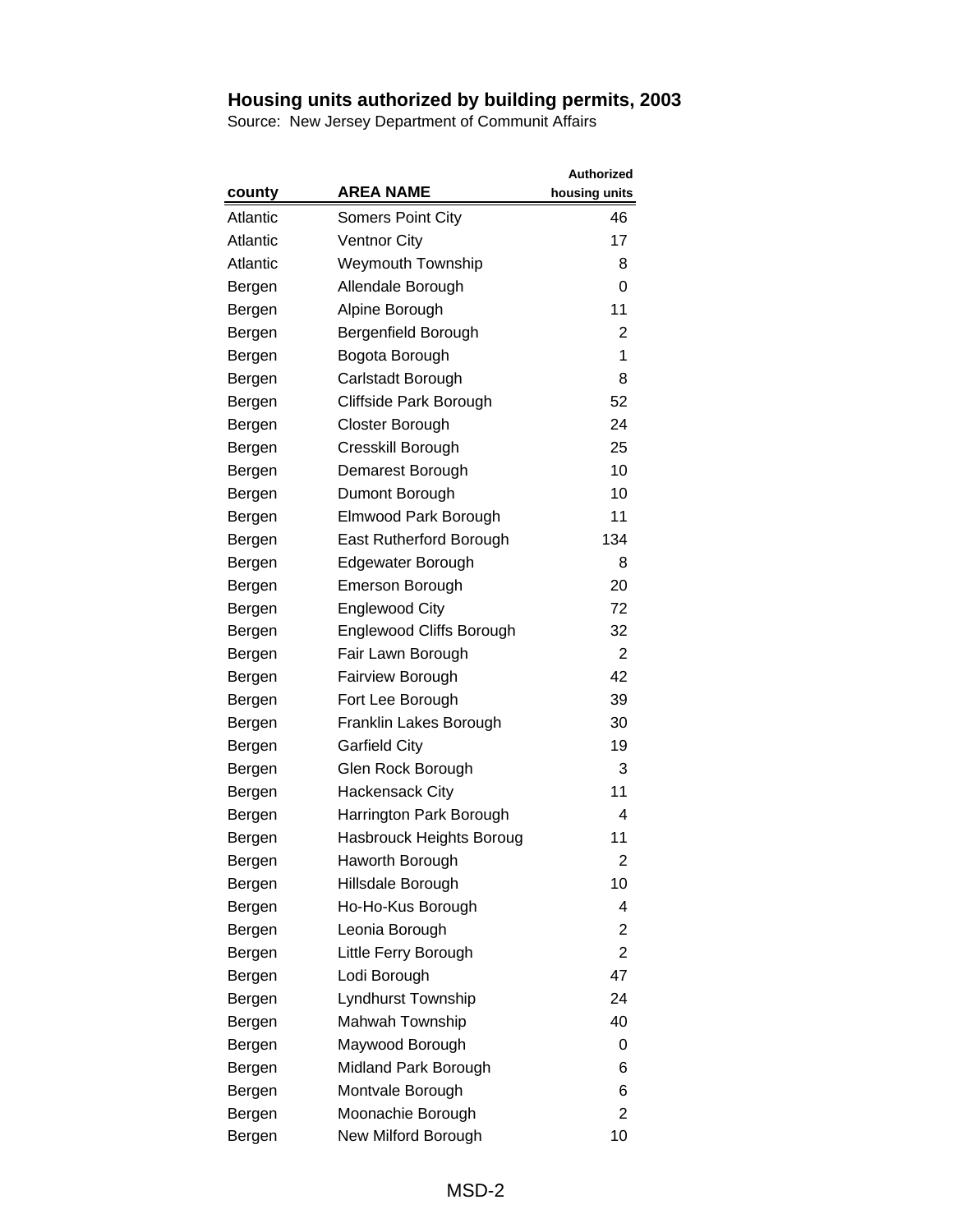| county            | <b>AREA NAME</b>           | <b>Authorized</b><br>housing units |
|-------------------|----------------------------|------------------------------------|
| Bergen            | North Arlington Borough    | 10                                 |
| Bergen            | Northvale Borough          | 8                                  |
| Bergen            | Norwood Borough            | 15                                 |
| Bergen            | Oakland Borough            | 29                                 |
| Bergen            | Old Tappan Borough         | 18                                 |
| Bergen            | Oradell Borough            | 1                                  |
| Bergen            | Palisades Park Borough     | 106                                |
| Bergen            | Paramus Borough            | 28                                 |
| Bergen            | Park Ridge Borough         | 11                                 |
| Bergen            | Ramsey Borough             | 20                                 |
| Bergen            | Ridgefield Borough         | 25                                 |
| Bergen            | Ridgefield Park Village    | 2                                  |
| Bergen            | Ridgewood Village          | 9                                  |
| Bergen            | River Edge Borough         | 2                                  |
| Bergen            | <b>River Vale Township</b> | 9                                  |
| Bergen            | Rochelle Park Township     | 83                                 |
| Bergen            | Rockleigh Borough          | 0                                  |
| Bergen            | Rutherford Borough         | 9                                  |
| Bergen            | Saddle Brook Township      | 28                                 |
| Bergen            | Saddle River Borough       | 14                                 |
| Bergen            | South Hackensack Twp       | 3                                  |
| Bergen            | <b>Teaneck Township</b>    | 8                                  |
| Bergen            | <b>Tenafly Borough</b>     | 26                                 |
| Bergen            | <b>Teterboro Borough</b>   | 0                                  |
| Bergen            | Upper Saddle River Borouç  | 34                                 |
| Bergen            | <b>Waldwick Borough</b>    | 22                                 |
| Bergen            | <b>Wallington Borough</b>  | 6                                  |
| Bergen            | <b>Washington Township</b> | 3                                  |
| Bergen            | Westwood Borough           | 3                                  |
| Bergen            | Woodcliff Lake Borough     | 9                                  |
| Bergen            | Wood-Ridge Borough         | 6                                  |
| Bergen            | <b>Wyckoff Township</b>    | 8                                  |
| <b>Burlington</b> | <b>Bass River Township</b> | 5                                  |
| <b>Burlington</b> | <b>Beverly City</b>        | 4                                  |
| <b>Burlington</b> | <b>Bordentown City</b>     | 0                                  |
| <b>Burlington</b> | <b>Bordentown Township</b> | 228                                |
| <b>Burlington</b> | <b>Burlington City</b>     | 9                                  |
| <b>Burlington</b> | <b>Burlington Township</b> | 59                                 |
| <b>Burlington</b> | Chesterfield Township      | 29                                 |
| <b>Burlington</b> | Cinnaminson Township       | 32                                 |
| <b>Burlington</b> | Delanco Township           | 148                                |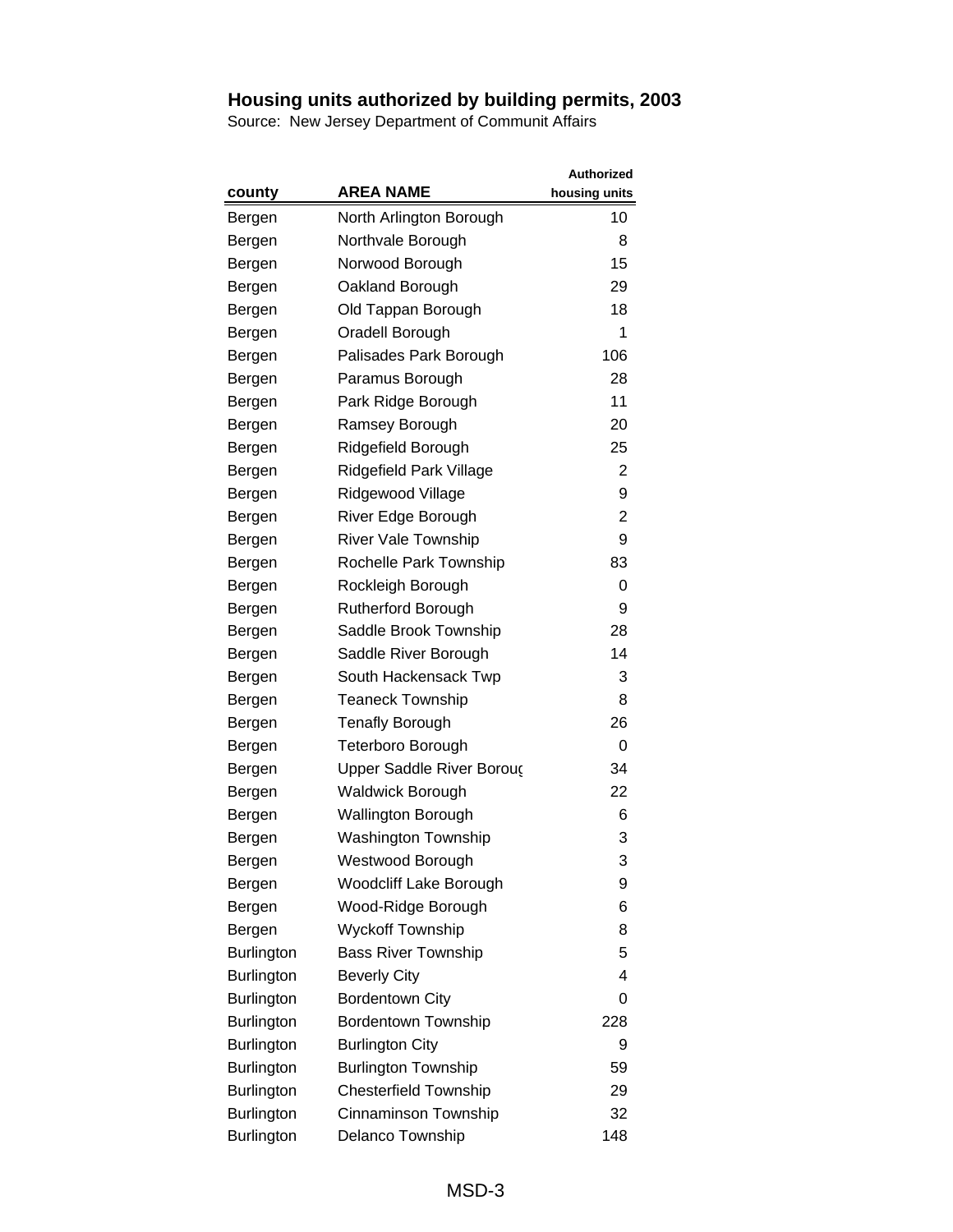| county            | <b>AREA NAME</b>               | <b>Authorized</b><br>housing units |
|-------------------|--------------------------------|------------------------------------|
| <b>Burlington</b> | Delran Township                | 270                                |
| <b>Burlington</b> | <b>Eastampton Township</b>     | 2                                  |
| <b>Burlington</b> | <b>Edgewater Park Township</b> | 7                                  |
| <b>Burlington</b> | Evesham Township               | 217                                |
| <b>Burlington</b> | Fieldsboro Borough             | 0                                  |
| <b>Burlington</b> | Florence Township              | 10                                 |
| <b>Burlington</b> | <b>Hainesport Township</b>     | 161                                |
| <b>Burlington</b> | <b>Lumberton Township</b>      | 87                                 |
| <b>Burlington</b> | Mansfield Township             | 142                                |
| <b>Burlington</b> | Maple Shade Borough            | 4                                  |
| <b>Burlington</b> | <b>Medford Township</b>        | 53                                 |
| <b>Burlington</b> | Medford Lakes Borough          | 2                                  |
| <b>Burlington</b> | Moorestown Township            | 32                                 |
| Burlington        | Mount Holly Township           | 0                                  |
| <b>Burlington</b> | Mount Laurel Township          | 74                                 |
| <b>Burlington</b> | New Hanover Township           | 8                                  |
| <b>Burlington</b> | North Hanover Township         | 26                                 |
| <b>Burlington</b> | Palmyra Borough                | 1                                  |
| Burlington        | Pemberton Borough              | 33                                 |
| <b>Burlington</b> | Pemberton Township             | 25                                 |
| <b>Burlington</b> | Riverside Township             | 18                                 |
| <b>Burlington</b> | <b>Riverton Borough</b>        | 1                                  |
| <b>Burlington</b> | Shamong Township               | 19                                 |
| <b>Burlington</b> | Southampton Township           | 15                                 |
| <b>Burlington</b> | Springfield Township           | 0                                  |
| <b>Burlington</b> | <b>Tabernacle Township</b>     | 17                                 |
| Burlington        | <b>Washington Township</b>     | 1                                  |
| Burlington        | <b>Westampton Township</b>     | 156                                |
| Burlington        | Willingboro Township           | 3                                  |
| <b>Burlington</b> | <b>Woodland Township</b>       | 8                                  |
| <b>Burlington</b> | Wrightstown Borough            | 0                                  |
| Camden            | Audubon Borough                | 3                                  |
| Camden            | Audubon Park Borough           | 0                                  |
| Camden            | Barrington Borough             | 4                                  |
| Camden            | <b>Bellmawr Borough</b>        | 3                                  |
| Camden            | Berlin Borough                 | 67                                 |
| Camden            | <b>Berlin Township</b>         | 7                                  |
| Camden            | Brooklawn Borough              | 0                                  |
| Camden            | Camden City                    | 82                                 |
| Camden            | <b>Cherry Hill Township</b>    | 465                                |
| Camden            | <b>Chesilhurst Borough</b>     | 10                                 |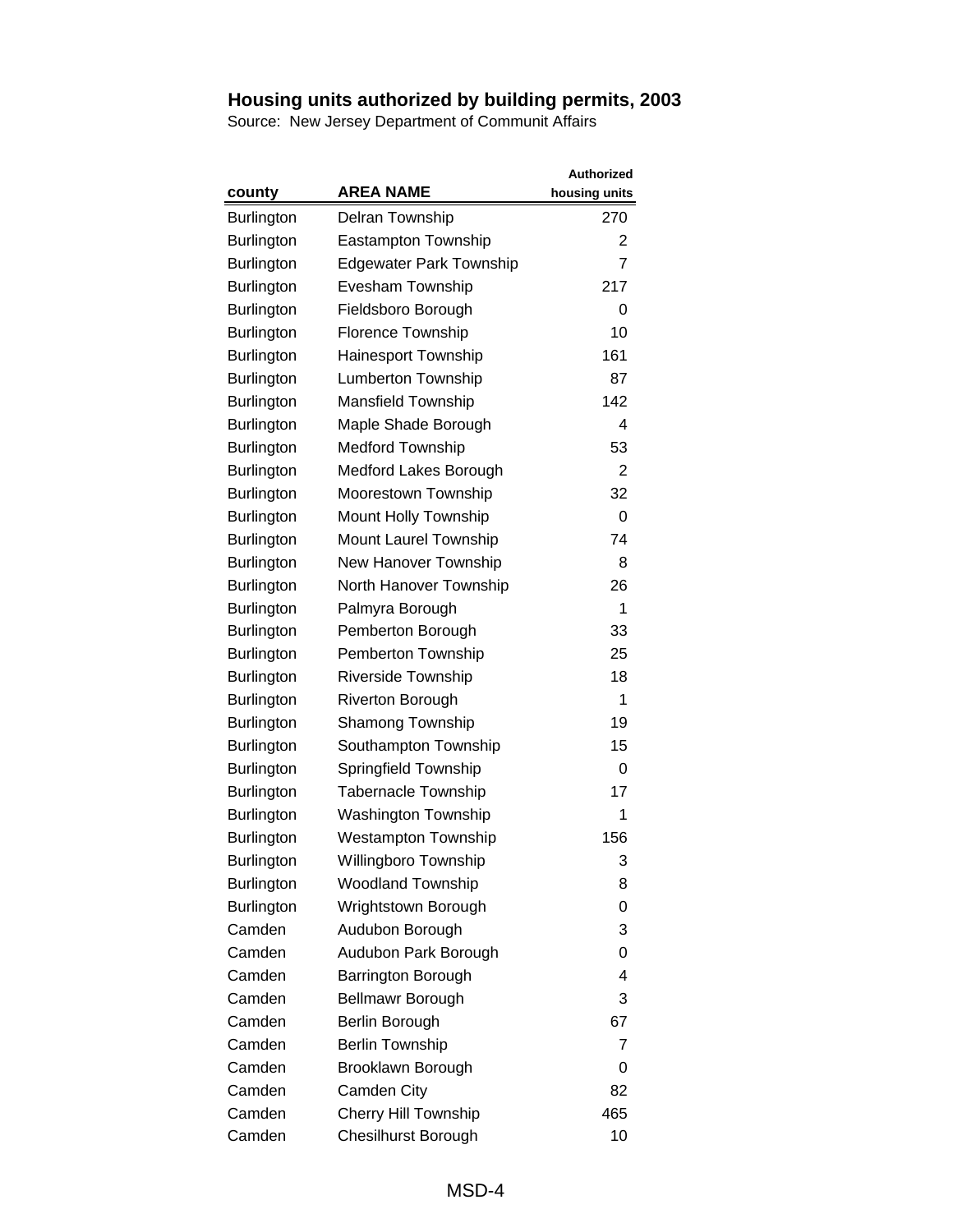| <b>AREA NAME</b>                     | <b>Authorized</b> |
|--------------------------------------|-------------------|
| housing units<br>county              |                   |
| Camden<br><b>Clementon Borough</b>   | 3                 |
| Camden<br>Collingswood Borough       | 1                 |
| Camden<br>Gibbsboro Borough          | 4                 |
| Camden<br><b>Gloucester City</b>     | 105               |
| Camden<br><b>Gloucester Township</b> | 212               |
| Camden<br><b>Haddon Township</b>     | 4                 |
| Camden<br>Haddonfield Borough        | 18                |
| Camden<br>Haddon Heights Borough     | 2                 |
| Camden<br>Hi-nella Borough           | 0                 |
| Camden<br>Laurel Springs Borough     | 0                 |
| Camden<br>Lawnside Borough           | 26                |
| Camden<br>Lindenwold Borough         | 3                 |
| Camden<br>Magnolia Borough           | 4                 |
| Camden<br>Merchantville Borough      | 0                 |
| Camden<br>Mount Ephraim Borough      | 81                |
| Camden<br>Oaklyn Borough             | 0                 |
| Camden<br>Pennsauken Township        | 8                 |
| Camden<br>Pine Hill Borough          | 67                |
| Camden<br>Pine Valley Borough        | 0                 |
| Camden<br>Runnemede Borough          | 11                |
| Camden<br>Somerdale Borough          | 0                 |
| Camden<br><b>Stratford Borough</b>   | 1                 |
| Camden<br><b>Tavistock Borough</b>   | 0                 |
| Camden<br>Voorhees Township          | 112               |
| Camden<br><b>Waterford Township</b>  | 25                |
| Camden<br><b>Winslow Township</b>    | 482               |
| Camden<br>Woodlynne Borough          | 0                 |
| Avalon Borough<br>Cape May           | 127               |
| Cape May City<br>Cape May            | 30                |
| Cape May Point Borough<br>Cape May   | 8                 |
| Cape May<br>Dennis Township          | 30                |
| Lower Township<br>Cape May           | 111               |
| Cape May<br>Middle Township          | 229               |
| North Wildwood City<br>Cape May      | 304               |
| Cape May<br>Ocean City               | 432               |
| Sea Isle City<br>Cape May            | 215               |
| Cape May<br>Stone Harbor Borough     | 25                |
| <b>Upper Township</b><br>Cape May    | 219               |
| Cape May<br>West Cape May Borough    | 6                 |
| West Wildwood Borough<br>Cape May    | 14                |
| Cape May<br><b>Wildwood City</b>     | 410               |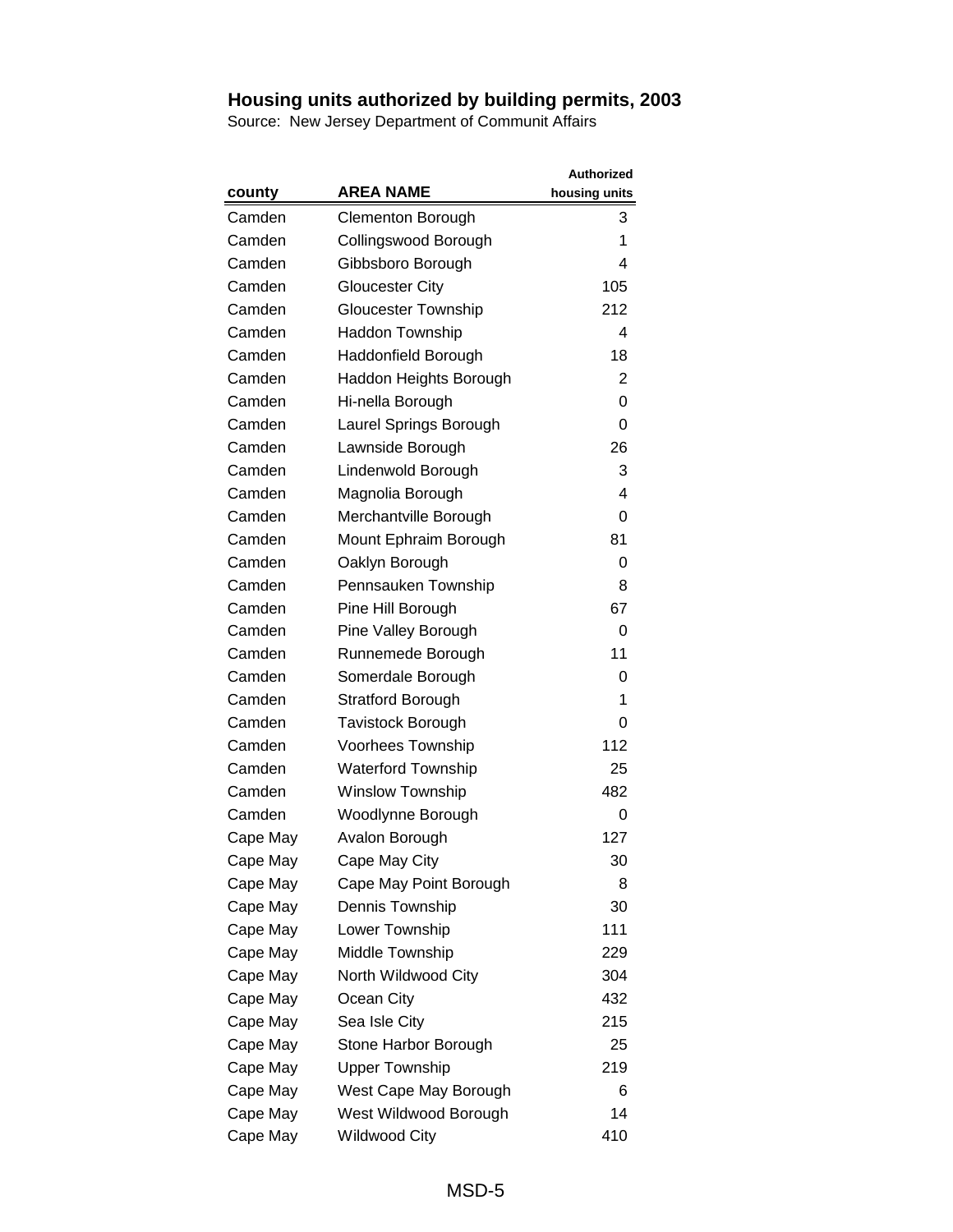| housing units<br>county<br>176<br>Cape May<br>Wildwood Crest Borough<br>12<br>Cape May<br>Woodbine Borough<br>Cumberland<br>10<br><b>Bridgeton City</b><br>Cumberland<br><b>Commercial Township</b><br>5<br>13<br>Cumberland<br>Deerfield Township<br>Cumberland<br>Downe Township<br>4<br>Cumberland<br><b>Fairfield Township</b><br>15<br>Cumberland<br>$\overline{2}$<br><b>Greenwich Township</b><br>14<br>Cumberland<br><b>Hopewell Township</b><br>Cumberland<br>10<br>Lawrence Township<br>$\overline{7}$<br>Cumberland<br><b>Maurice River Township</b><br>Cumberland<br>Millville City<br>85<br>Cumberland<br>Shiloh Borough<br>0<br>Cumberland<br>7<br><b>Stow Creek Township</b><br>Cumberland<br>27<br><b>Upper Deerfield Township</b><br>Cumberland<br>276<br><b>Vineland City</b><br><b>Belleville Town</b><br>19<br>Essex<br><b>Bloomfield Township</b><br>3<br>Essex<br><b>Caldwell Township</b><br>40<br>Essex<br><b>Cedar Grove Township</b><br>150<br>Essex<br><b>East Orange City</b><br>78<br>Essex<br>$\overline{2}$<br><b>Essex Fells Township</b><br>Essex<br>143<br><b>Fairfield Township</b><br>Essex<br>Essex<br>Glen Ridge Borough<br>0<br>Irvington Township<br>18<br>Essex<br>Livingston Township<br>15<br>Essex<br>Maplewood Township<br>$\overline{2}$<br><b>Essex</b><br>Millburn Township<br>26<br>Essex<br>33<br>Montclair Township<br><b>Essex</b><br><b>Newark City</b><br>1,730<br>Essex<br>North Caldwell Borough<br>8<br>Essex<br>Nutley Township<br>Essex<br>1<br>City of Orange Township<br>Essex<br>44<br>Roseland Borough<br>33<br>Essex<br>7<br>Essex<br>South Orange Village<br>Verona Township<br>2<br>Essex | <b>AREA NAME</b>       | <b>Authorized</b> |
|-------------------------------------------------------------------------------------------------------------------------------------------------------------------------------------------------------------------------------------------------------------------------------------------------------------------------------------------------------------------------------------------------------------------------------------------------------------------------------------------------------------------------------------------------------------------------------------------------------------------------------------------------------------------------------------------------------------------------------------------------------------------------------------------------------------------------------------------------------------------------------------------------------------------------------------------------------------------------------------------------------------------------------------------------------------------------------------------------------------------------------------------------------------------------------------------------------------------------------------------------------------------------------------------------------------------------------------------------------------------------------------------------------------------------------------------------------------------------------------------------------------------------------------------------------------------------------------------------------------------------------------------------------------|------------------------|-------------------|
|                                                                                                                                                                                                                                                                                                                                                                                                                                                                                                                                                                                                                                                                                                                                                                                                                                                                                                                                                                                                                                                                                                                                                                                                                                                                                                                                                                                                                                                                                                                                                                                                                                                             |                        |                   |
|                                                                                                                                                                                                                                                                                                                                                                                                                                                                                                                                                                                                                                                                                                                                                                                                                                                                                                                                                                                                                                                                                                                                                                                                                                                                                                                                                                                                                                                                                                                                                                                                                                                             |                        |                   |
|                                                                                                                                                                                                                                                                                                                                                                                                                                                                                                                                                                                                                                                                                                                                                                                                                                                                                                                                                                                                                                                                                                                                                                                                                                                                                                                                                                                                                                                                                                                                                                                                                                                             |                        |                   |
|                                                                                                                                                                                                                                                                                                                                                                                                                                                                                                                                                                                                                                                                                                                                                                                                                                                                                                                                                                                                                                                                                                                                                                                                                                                                                                                                                                                                                                                                                                                                                                                                                                                             |                        |                   |
|                                                                                                                                                                                                                                                                                                                                                                                                                                                                                                                                                                                                                                                                                                                                                                                                                                                                                                                                                                                                                                                                                                                                                                                                                                                                                                                                                                                                                                                                                                                                                                                                                                                             |                        |                   |
|                                                                                                                                                                                                                                                                                                                                                                                                                                                                                                                                                                                                                                                                                                                                                                                                                                                                                                                                                                                                                                                                                                                                                                                                                                                                                                                                                                                                                                                                                                                                                                                                                                                             |                        |                   |
|                                                                                                                                                                                                                                                                                                                                                                                                                                                                                                                                                                                                                                                                                                                                                                                                                                                                                                                                                                                                                                                                                                                                                                                                                                                                                                                                                                                                                                                                                                                                                                                                                                                             |                        |                   |
|                                                                                                                                                                                                                                                                                                                                                                                                                                                                                                                                                                                                                                                                                                                                                                                                                                                                                                                                                                                                                                                                                                                                                                                                                                                                                                                                                                                                                                                                                                                                                                                                                                                             |                        |                   |
|                                                                                                                                                                                                                                                                                                                                                                                                                                                                                                                                                                                                                                                                                                                                                                                                                                                                                                                                                                                                                                                                                                                                                                                                                                                                                                                                                                                                                                                                                                                                                                                                                                                             |                        |                   |
|                                                                                                                                                                                                                                                                                                                                                                                                                                                                                                                                                                                                                                                                                                                                                                                                                                                                                                                                                                                                                                                                                                                                                                                                                                                                                                                                                                                                                                                                                                                                                                                                                                                             |                        |                   |
|                                                                                                                                                                                                                                                                                                                                                                                                                                                                                                                                                                                                                                                                                                                                                                                                                                                                                                                                                                                                                                                                                                                                                                                                                                                                                                                                                                                                                                                                                                                                                                                                                                                             |                        |                   |
|                                                                                                                                                                                                                                                                                                                                                                                                                                                                                                                                                                                                                                                                                                                                                                                                                                                                                                                                                                                                                                                                                                                                                                                                                                                                                                                                                                                                                                                                                                                                                                                                                                                             |                        |                   |
|                                                                                                                                                                                                                                                                                                                                                                                                                                                                                                                                                                                                                                                                                                                                                                                                                                                                                                                                                                                                                                                                                                                                                                                                                                                                                                                                                                                                                                                                                                                                                                                                                                                             |                        |                   |
|                                                                                                                                                                                                                                                                                                                                                                                                                                                                                                                                                                                                                                                                                                                                                                                                                                                                                                                                                                                                                                                                                                                                                                                                                                                                                                                                                                                                                                                                                                                                                                                                                                                             |                        |                   |
|                                                                                                                                                                                                                                                                                                                                                                                                                                                                                                                                                                                                                                                                                                                                                                                                                                                                                                                                                                                                                                                                                                                                                                                                                                                                                                                                                                                                                                                                                                                                                                                                                                                             |                        |                   |
|                                                                                                                                                                                                                                                                                                                                                                                                                                                                                                                                                                                                                                                                                                                                                                                                                                                                                                                                                                                                                                                                                                                                                                                                                                                                                                                                                                                                                                                                                                                                                                                                                                                             |                        |                   |
|                                                                                                                                                                                                                                                                                                                                                                                                                                                                                                                                                                                                                                                                                                                                                                                                                                                                                                                                                                                                                                                                                                                                                                                                                                                                                                                                                                                                                                                                                                                                                                                                                                                             |                        |                   |
|                                                                                                                                                                                                                                                                                                                                                                                                                                                                                                                                                                                                                                                                                                                                                                                                                                                                                                                                                                                                                                                                                                                                                                                                                                                                                                                                                                                                                                                                                                                                                                                                                                                             |                        |                   |
|                                                                                                                                                                                                                                                                                                                                                                                                                                                                                                                                                                                                                                                                                                                                                                                                                                                                                                                                                                                                                                                                                                                                                                                                                                                                                                                                                                                                                                                                                                                                                                                                                                                             |                        |                   |
|                                                                                                                                                                                                                                                                                                                                                                                                                                                                                                                                                                                                                                                                                                                                                                                                                                                                                                                                                                                                                                                                                                                                                                                                                                                                                                                                                                                                                                                                                                                                                                                                                                                             |                        |                   |
|                                                                                                                                                                                                                                                                                                                                                                                                                                                                                                                                                                                                                                                                                                                                                                                                                                                                                                                                                                                                                                                                                                                                                                                                                                                                                                                                                                                                                                                                                                                                                                                                                                                             |                        |                   |
|                                                                                                                                                                                                                                                                                                                                                                                                                                                                                                                                                                                                                                                                                                                                                                                                                                                                                                                                                                                                                                                                                                                                                                                                                                                                                                                                                                                                                                                                                                                                                                                                                                                             |                        |                   |
|                                                                                                                                                                                                                                                                                                                                                                                                                                                                                                                                                                                                                                                                                                                                                                                                                                                                                                                                                                                                                                                                                                                                                                                                                                                                                                                                                                                                                                                                                                                                                                                                                                                             |                        |                   |
|                                                                                                                                                                                                                                                                                                                                                                                                                                                                                                                                                                                                                                                                                                                                                                                                                                                                                                                                                                                                                                                                                                                                                                                                                                                                                                                                                                                                                                                                                                                                                                                                                                                             |                        |                   |
|                                                                                                                                                                                                                                                                                                                                                                                                                                                                                                                                                                                                                                                                                                                                                                                                                                                                                                                                                                                                                                                                                                                                                                                                                                                                                                                                                                                                                                                                                                                                                                                                                                                             |                        |                   |
|                                                                                                                                                                                                                                                                                                                                                                                                                                                                                                                                                                                                                                                                                                                                                                                                                                                                                                                                                                                                                                                                                                                                                                                                                                                                                                                                                                                                                                                                                                                                                                                                                                                             |                        |                   |
|                                                                                                                                                                                                                                                                                                                                                                                                                                                                                                                                                                                                                                                                                                                                                                                                                                                                                                                                                                                                                                                                                                                                                                                                                                                                                                                                                                                                                                                                                                                                                                                                                                                             |                        |                   |
|                                                                                                                                                                                                                                                                                                                                                                                                                                                                                                                                                                                                                                                                                                                                                                                                                                                                                                                                                                                                                                                                                                                                                                                                                                                                                                                                                                                                                                                                                                                                                                                                                                                             |                        |                   |
|                                                                                                                                                                                                                                                                                                                                                                                                                                                                                                                                                                                                                                                                                                                                                                                                                                                                                                                                                                                                                                                                                                                                                                                                                                                                                                                                                                                                                                                                                                                                                                                                                                                             |                        |                   |
|                                                                                                                                                                                                                                                                                                                                                                                                                                                                                                                                                                                                                                                                                                                                                                                                                                                                                                                                                                                                                                                                                                                                                                                                                                                                                                                                                                                                                                                                                                                                                                                                                                                             |                        |                   |
|                                                                                                                                                                                                                                                                                                                                                                                                                                                                                                                                                                                                                                                                                                                                                                                                                                                                                                                                                                                                                                                                                                                                                                                                                                                                                                                                                                                                                                                                                                                                                                                                                                                             |                        |                   |
|                                                                                                                                                                                                                                                                                                                                                                                                                                                                                                                                                                                                                                                                                                                                                                                                                                                                                                                                                                                                                                                                                                                                                                                                                                                                                                                                                                                                                                                                                                                                                                                                                                                             |                        |                   |
|                                                                                                                                                                                                                                                                                                                                                                                                                                                                                                                                                                                                                                                                                                                                                                                                                                                                                                                                                                                                                                                                                                                                                                                                                                                                                                                                                                                                                                                                                                                                                                                                                                                             |                        |                   |
|                                                                                                                                                                                                                                                                                                                                                                                                                                                                                                                                                                                                                                                                                                                                                                                                                                                                                                                                                                                                                                                                                                                                                                                                                                                                                                                                                                                                                                                                                                                                                                                                                                                             |                        |                   |
|                                                                                                                                                                                                                                                                                                                                                                                                                                                                                                                                                                                                                                                                                                                                                                                                                                                                                                                                                                                                                                                                                                                                                                                                                                                                                                                                                                                                                                                                                                                                                                                                                                                             |                        |                   |
|                                                                                                                                                                                                                                                                                                                                                                                                                                                                                                                                                                                                                                                                                                                                                                                                                                                                                                                                                                                                                                                                                                                                                                                                                                                                                                                                                                                                                                                                                                                                                                                                                                                             |                        |                   |
|                                                                                                                                                                                                                                                                                                                                                                                                                                                                                                                                                                                                                                                                                                                                                                                                                                                                                                                                                                                                                                                                                                                                                                                                                                                                                                                                                                                                                                                                                                                                                                                                                                                             |                        |                   |
| 6<br>Essex                                                                                                                                                                                                                                                                                                                                                                                                                                                                                                                                                                                                                                                                                                                                                                                                                                                                                                                                                                                                                                                                                                                                                                                                                                                                                                                                                                                                                                                                                                                                                                                                                                                  | West Caldwell Township |                   |
| West Orange Township<br>78<br>Essex                                                                                                                                                                                                                                                                                                                                                                                                                                                                                                                                                                                                                                                                                                                                                                                                                                                                                                                                                                                                                                                                                                                                                                                                                                                                                                                                                                                                                                                                                                                                                                                                                         |                        |                   |
| 109<br>Gloucester<br>Clayton Borough                                                                                                                                                                                                                                                                                                                                                                                                                                                                                                                                                                                                                                                                                                                                                                                                                                                                                                                                                                                                                                                                                                                                                                                                                                                                                                                                                                                                                                                                                                                                                                                                                        |                        |                   |
| Deptford Township<br>Gloucester<br>373                                                                                                                                                                                                                                                                                                                                                                                                                                                                                                                                                                                                                                                                                                                                                                                                                                                                                                                                                                                                                                                                                                                                                                                                                                                                                                                                                                                                                                                                                                                                                                                                                      |                        |                   |
| Gloucester<br>East Greenwich Township<br>101                                                                                                                                                                                                                                                                                                                                                                                                                                                                                                                                                                                                                                                                                                                                                                                                                                                                                                                                                                                                                                                                                                                                                                                                                                                                                                                                                                                                                                                                                                                                                                                                                |                        |                   |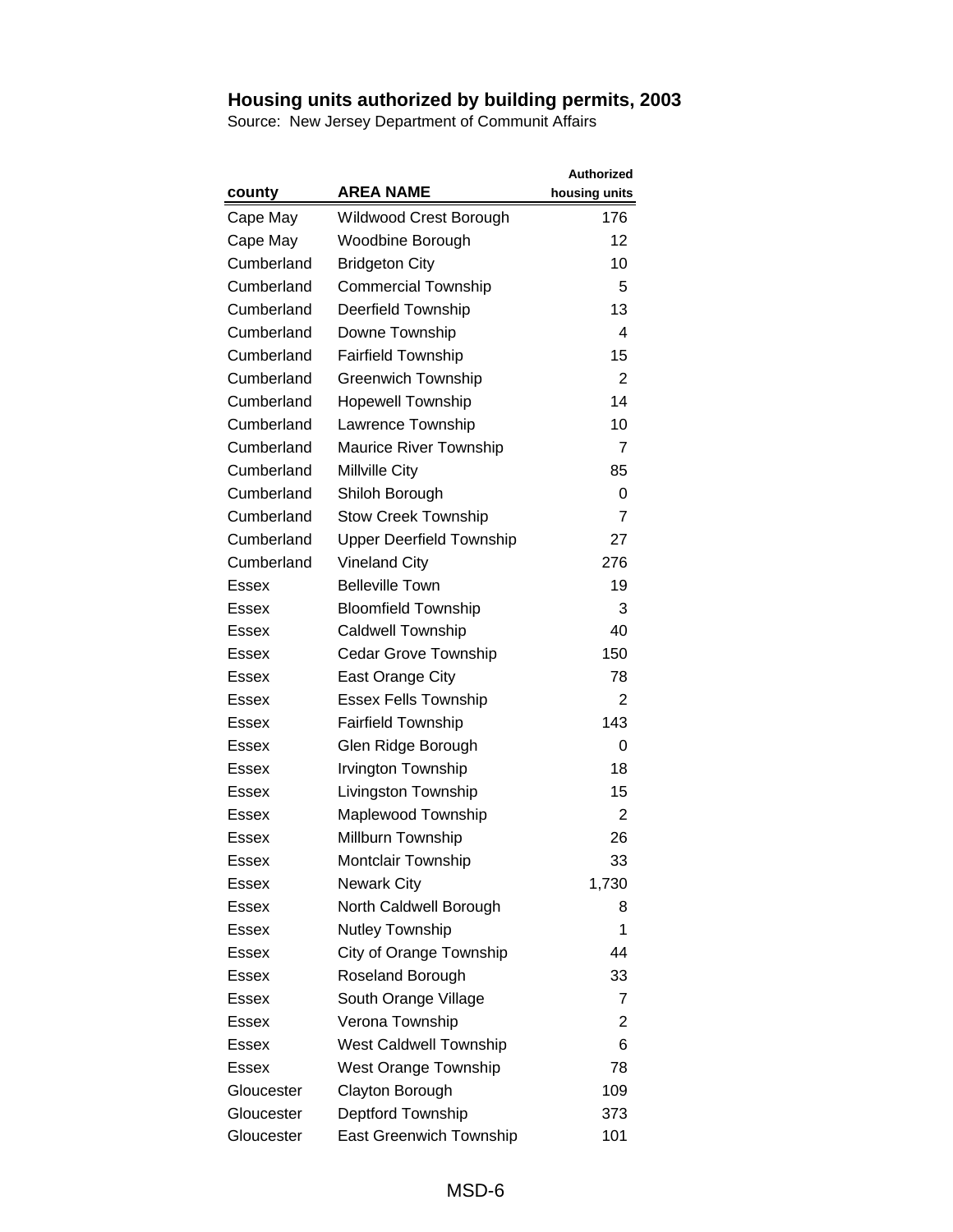|            |                                 | <b>Authorized</b> |
|------------|---------------------------------|-------------------|
| county     | AREA NAME                       | housing units     |
| Gloucester | Elk Township                    | 7                 |
| Gloucester | Franklin Township               | 134               |
| Gloucester | Glassboro Borough               | 28                |
| Gloucester | <b>Greenwich Township</b>       | 2                 |
| Gloucester | Harrison Township               | 201               |
| Gloucester | Logan Township                  | 19                |
| Gloucester | Mantua Township                 | 26                |
| Gloucester | Monroe Township                 | 238               |
| Gloucester | National Park Borough           | 6                 |
| Gloucester | Newfield Borough                | 0                 |
| Gloucester | Paulsboro Borough               | 0                 |
| Gloucester | Pitman Borough                  | 2                 |
| Gloucester | South Harrison Township         | 19                |
| Gloucester | Swedesborough Borough           | 0                 |
| Gloucester | <b>Washington Township</b>      | 120               |
| Gloucester | Wenonah Borough                 | 2                 |
| Gloucester | West Deptford Township          | 205               |
| Gloucester | Westville Borough               | 3                 |
| Gloucester | <b>Woodbury City</b>            | 2                 |
| Gloucester | <b>Woodbury Heights Borougl</b> | 4                 |
| Gloucester | <b>Woolwich Township</b>        | 158               |
| Hudson     | <b>Bayonne City</b>             | 228               |
| Hudson     | East Newark Borough             | 0                 |
| Hudson     | Guttenberg Town                 | 20                |
| Hudson     | <b>Harrison Town</b>            | 15                |
| Hudson     | <b>Hoboken City</b>             | 599               |
| Hudson     | <b>Jersey City</b>              | 969               |
| Hudson     | <b>Kearny Town</b>              | 17                |
| Hudson     | North Bergen Township           | 44                |
| Hudson     | <b>Secaucus Town</b>            | 31                |
| Hudson     | <b>Union City</b>               | 212               |
| Hudson     | Weehawken Township              | 0                 |
| Hudson     | West New York Town              | 149               |
| Hunterdon  | Alexandria Township             | 22                |
| Hunterdon  | Bethlehem Township              | 9                 |
| Hunterdon  | <b>Bloomsbury Borough</b>       | 0                 |
| Hunterdon  | Califon Borough                 | 1                 |
| Hunterdon  | <b>Clinton Town</b>             | 0                 |
| Hunterdon  | <b>Clinton Township</b>         | 54                |
| Hunterdon  | Delaware Township               | 26                |
| Hunterdon  | East Amwell Township            | 10                |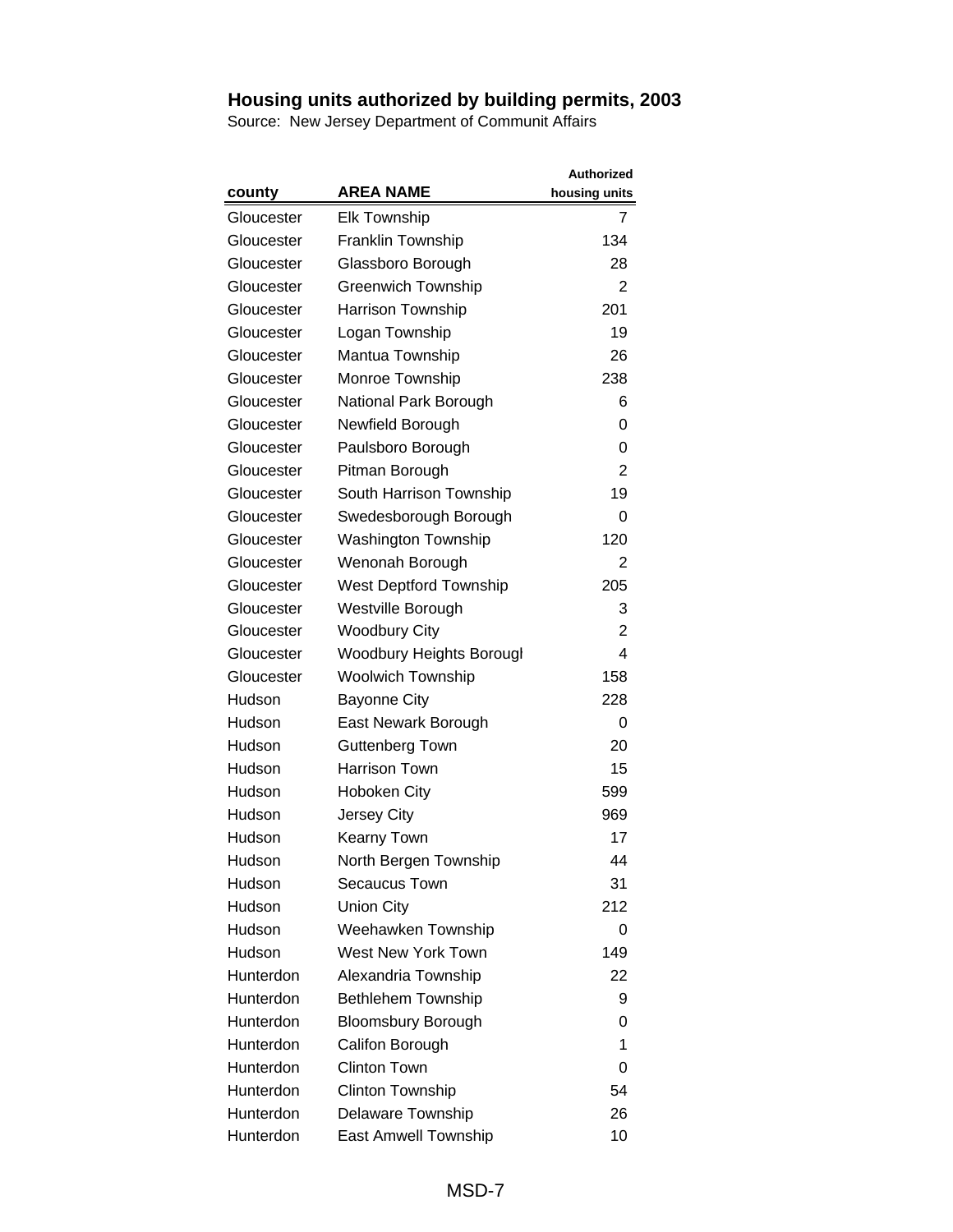| county           | <b>AREA NAME</b>             | <b>Authorized</b><br>housing units |
|------------------|------------------------------|------------------------------------|
| Hunterdon        | Flemington Borough           | 0                                  |
| Hunterdon        | Franklin Township            | 6                                  |
| Hunterdon        | Frenchtown Borough           | 0                                  |
| Hunterdon        | Glen Gardner Borough         | 0                                  |
| Hunterdon        | Hampton Borough              | $\Omega$                           |
| Hunterdon        | High Bridge Borough          | 1                                  |
| Hunterdon        | <b>Holland Township</b>      | 24                                 |
| Hunterdon        | Kingwood Township            | 23                                 |
| Hunterdon        | Lambertville City            | 6                                  |
| Hunterdon        | Lebanon Borough              | 191                                |
| Hunterdon        | Lebanon Township             | 25                                 |
| Hunterdon        | Milford Borough              | 7                                  |
| Hunterdon        | <b>Raritan Township</b>      | 247                                |
| Hunterdon        | <b>Readington Township</b>   | 13                                 |
| Hunterdon        | Stockton Borough             | 1                                  |
| Hunterdon        | <b>Tewksbury Township</b>    | 71                                 |
| Hunterdon        | Union Township               | 20                                 |
| Hunterdon        | <b>West Amwell Township</b>  | 40                                 |
| Mercer           | East Windsor Township        | 53                                 |
| Mercer           | <b>Ewing Township</b>        | 232                                |
| Mercer           | Hamilton Township            | 191                                |
| Mercer           | Hightstown Borough           | 4                                  |
| Mercer           | Hopewell Borough             | 1                                  |
| Mercer           | <b>Hopewell Township</b>     | 293                                |
| Mercer           | Lawrence Township            | 418                                |
| Mercer           | Pennington Borough           | 0                                  |
| Mercer           | Princeton Borough            | 4                                  |
| Mercer           | Princeton Township           | 13                                 |
| Mercer           | <b>Trenton City</b>          | 56                                 |
| Mercer           | <b>Washington Township</b>   | 124                                |
| Mercer           | West Windsor Township        | 210                                |
| <b>Middlesex</b> | Carteret Borough             | 13                                 |
| Middlesex        | Cranbury Township            | 105                                |
| Middlesex        | Dunellen Borough             | 0                                  |
| Middlesex        | East Brunswick Township      | 340                                |
| Middlesex        | <b>Edison Township</b>       | 91                                 |
| Middlesex        | Helmetta Borough             | 40                                 |
| Middlesex        | <b>Highland Park Borough</b> | 1                                  |
| Middlesex        | Jamesburg Borough            | 2                                  |
| Middlesex        | Old Bridge Township          | 208                                |
| Middlesex        | Metuchen Borough             | 34                                 |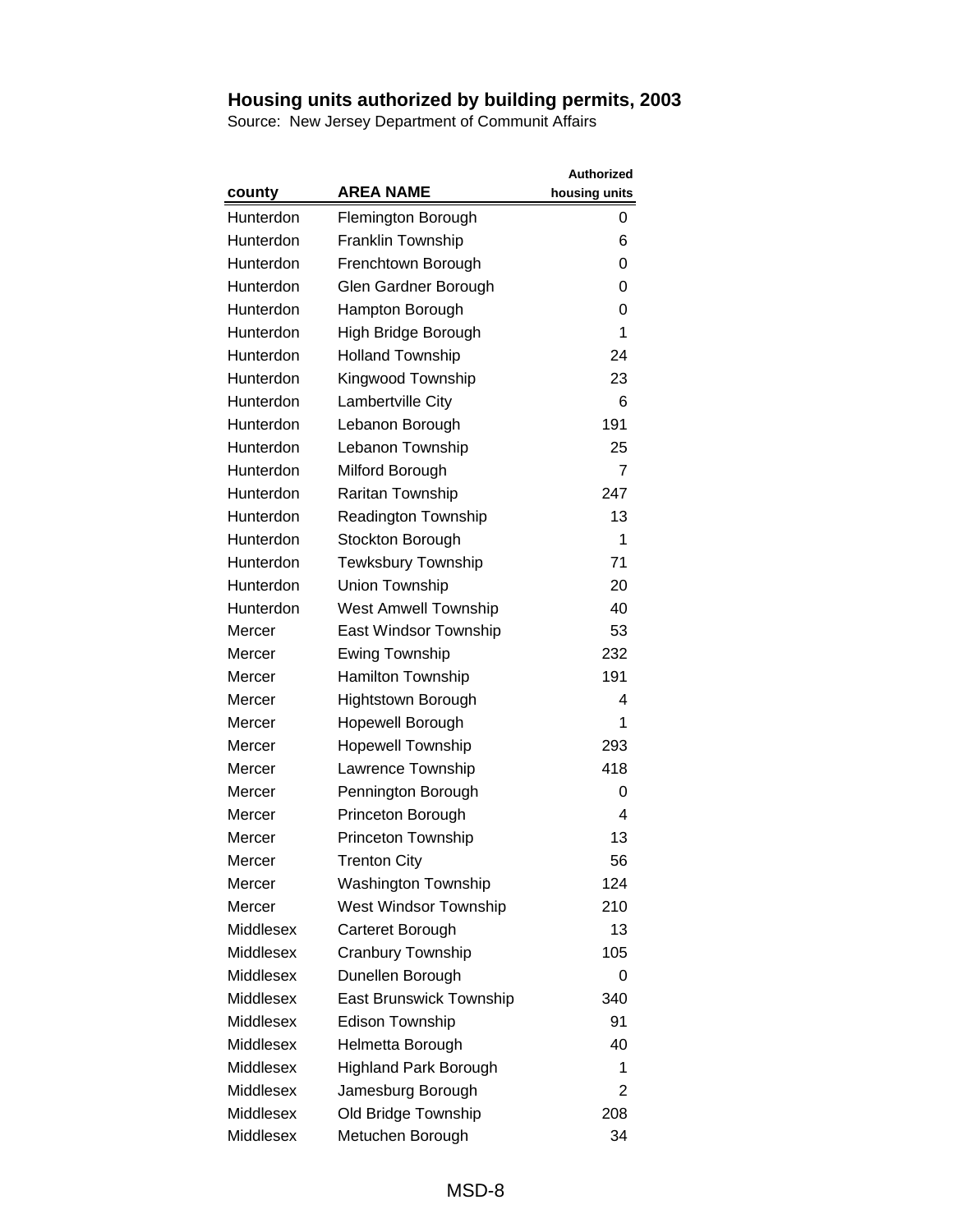|           |                              | <b>Authorized</b> |
|-----------|------------------------------|-------------------|
| county    | <b>AREA NAME</b>             | housing units     |
| Middlesex | Middlesex Borough            | 11                |
| Middlesex | Milltown Borough             | 0                 |
| Middlesex | Monroe Township              | 526               |
| Middlesex | <b>New Brunswick City</b>    | 37                |
| Middlesex | North Brunswick Township     | 215               |
| Middlesex | Perth Amboy City             | 224               |
| Middlesex | Piscataway Township          | 160               |
| Middlesex | Plainsboro Township          | 92                |
| Middlesex | Sayreville Borough           | 262               |
| Middlesex | South Amboy City             | 40                |
| Middlesex | South Brunswick Township     | 28                |
| Middlesex | South Plainfield Borough     | 54                |
| Middlesex | South River Borough          | 4                 |
| Middlesex | Spotswood Borough            | 10                |
| Middlesex | <b>Woodbridge Township</b>   | 110               |
| Monmouth  | Allenhurst Borough           | 0                 |
| Monmouth  | Allentown Borough            | 3                 |
| Monmouth  | <b>Asbury Park City</b>      | 1                 |
| Monmouth  | Atlantic Highlands Borough   | 0                 |
| Monmouth  | Avon-by-the-Sea Borough      | 11                |
| Monmouth  | <b>Belmar Borough</b>        | 11                |
| Monmouth  | <b>Bradley Beach Borough</b> | 69                |
| Monmouth  | <b>Brielle Borough</b>       | 34                |
| Monmouth  | <b>Colts Neck Township</b>   | 35                |
| Monmouth  | Deal Borough                 | 12                |
| Monmouth  | Eatontown Borough            | 18                |
| Monmouth  | Englishtown Borough          | 1                 |
| Monmouth  | Fair Haven Borough           | 9                 |
| Monmouth  | Farmingdale Borough          | $\Omega$          |
| Monmouth  | Freehold Borough             | 22                |
| Monmouth  | <b>Freehold Township</b>     | 120               |
| Monmouth  | <b>Highlands Borough</b>     | 13                |
| Monmouth  | <b>Holmdel Township</b>      | 74                |
| Monmouth  | <b>Howell Township</b>       | 127               |
| Monmouth  | Interlaken Borough           | 0                 |
| Monmouth  | Keansburg Borough            | 44                |
| Monmouth  | Keyport Borough              | 10                |
| Monmouth  | Little Silver Borough        | 9                 |
| Monmouth  | Loch Arbour Village          | 0                 |
| Monmouth  | Long Branch City             | 123               |
| Monmouth  | Manalapan Township           | 104               |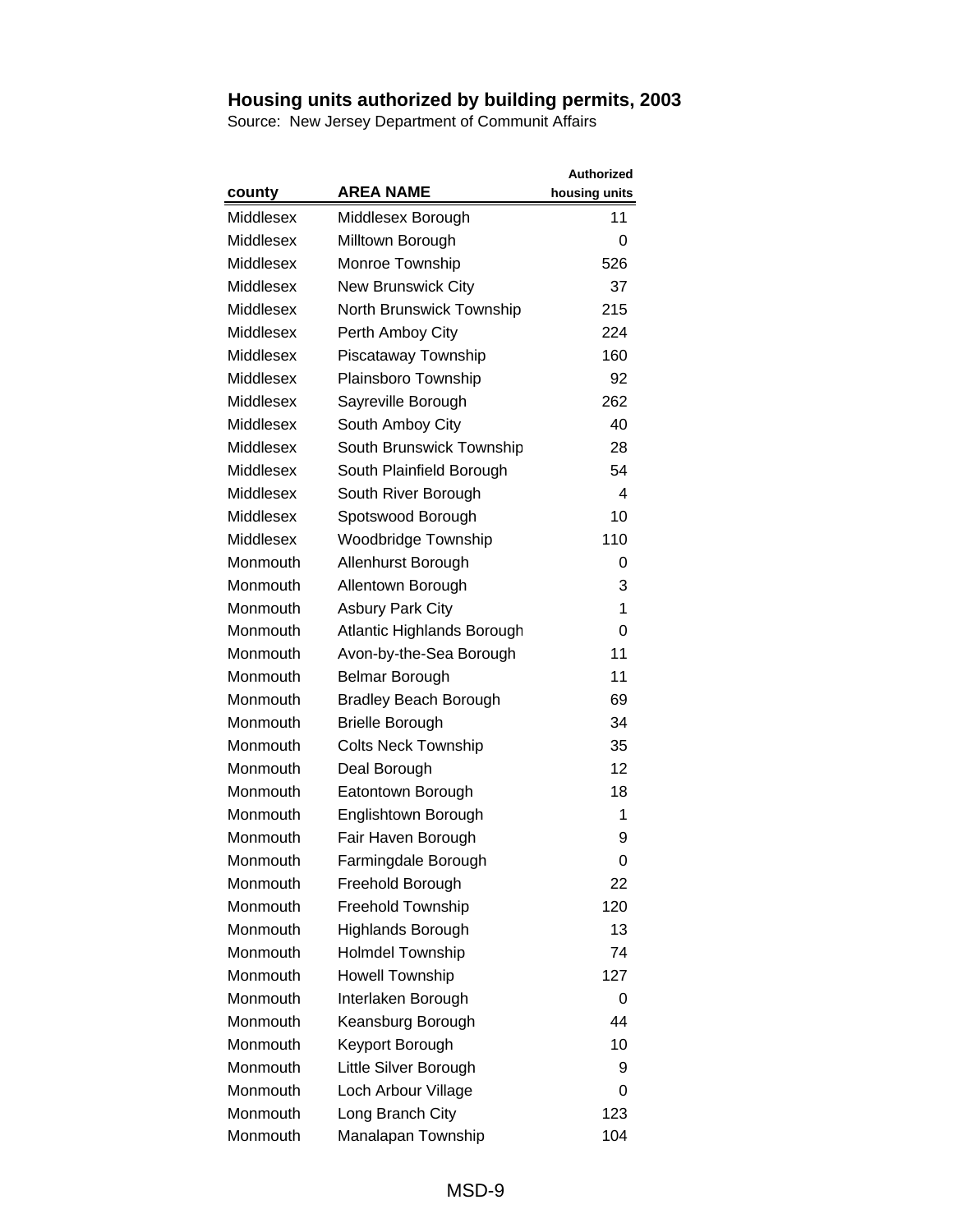|               |                                | <b>Authorized</b> |
|---------------|--------------------------------|-------------------|
| county        | AREA NAME                      | housing units     |
| Monmouth      | Manasquan Borough              | 30                |
| Monmouth      | <b>Marlboro Township</b>       | 173               |
| Monmouth      | Matawan Borough                | 7                 |
| Monmouth      | Aberdeen Township              | 44                |
| Monmouth      | Middletown Township            | 210               |
| Monmouth      | <b>Millstone Township</b>      | 96                |
| Monmouth      | Monmouth Beach Borough         | 7                 |
| Monmouth      | Neptune Township               | 45                |
| Monmouth      | Neptune City Borough           | 15                |
| Monmouth      | <b>Tinton Falls Borough</b>    | 448               |
| Monmouth      | Ocean Township                 | 42                |
| Monmouth      | Oceanport Borough              | 12                |
| Monmouth      | <b>Hazlet Township</b>         | 14                |
| Monmouth      | Red Bank Borough               | 5                 |
| Monmouth      | Roosevelt Borough              | 0                 |
| Monmouth      | Rumson Borough                 | 34                |
| Monmouth      | Sea Bright Borough             | 11                |
| Monmouth      | Sea Girt Borough               | 27                |
| Monmouth      | Shrewsbury Borough             | 30                |
| Monmouth      | <b>Shrewsbury Township</b>     | 0                 |
| Monmouth      | South Belmar Borough           | 4                 |
| Monmouth      | Spring Lake Borough            | 19                |
| Monmouth      | Spring Lake Heights Boro       | 8                 |
| Monmouth      | Union Beach Borough            | 14                |
| Monmouth      | <b>Upper Freehold Township</b> | 159               |
| Monmouth      | <b>Wall Township</b>           | 67                |
| Monmouth      | West Long Branch Borougl       | 3                 |
| <b>Morris</b> | <b>Boonton Town</b>            | 8                 |
| <b>Morris</b> | <b>Boonton Township</b>        | 5                 |
| Morris        | <b>Butler Borough</b>          | 3                 |
| <b>Morris</b> | Chatham Borough                | 6                 |
| <b>Morris</b> | Chatham Township               | 31                |
| <b>Morris</b> | Chester Borough                | 1                 |
| <b>Morris</b> | <b>Chester Township</b>        | 28                |
| <b>Morris</b> | Denville Township              | 100               |
| <b>Morris</b> | Dover Town                     | 15                |
| <b>Morris</b> | East Hanover Township          | 20                |
| <b>Morris</b> | Florham Park Borough           | 8                 |
| <b>Morris</b> | Hanover Township               | 2                 |
| <b>Morris</b> | <b>Harding Township</b>        | 10                |
| <b>Morris</b> | Jefferson Township             | 197               |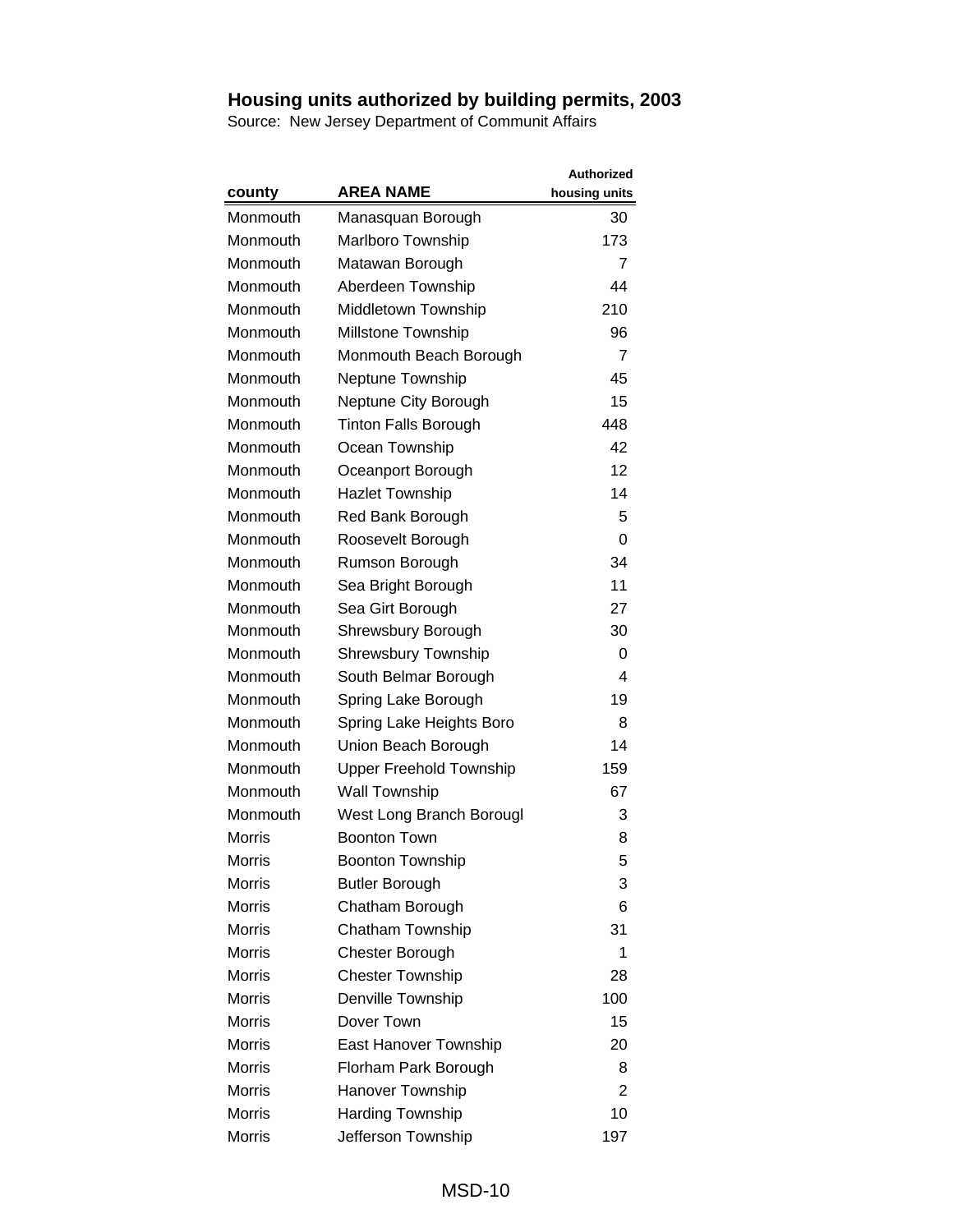|               |                               | <b>Authorized</b> |
|---------------|-------------------------------|-------------------|
| county        | <b>AREA NAME</b>              | housing units     |
| <b>Morris</b> | Kinnelon Borough              | 16                |
| <b>Morris</b> | Lincoln Park Borough          | 4                 |
| <b>Morris</b> | <b>Madison Borough</b>        | 97                |
| <b>Morris</b> | Mendham Borough               | 11                |
| Morris        | Mendham Township              | 0                 |
| <b>Morris</b> | Mine Hill Township            | 2                 |
| <b>Morris</b> | Montville Township            | 34                |
| <b>Morris</b> | Morris Township               | 19                |
| Morris        | Morris Plains Borough         | 5                 |
| <b>Morris</b> | <b>Morristown Town</b>        | 105               |
| <b>Morris</b> | Mountain Lakes Borough        | 3                 |
| <b>Morris</b> | Mount Arlington Borough       | 48                |
| <b>Morris</b> | Mount Olive Township          | 78                |
| Morris        | Netcong Borough               | 1                 |
| <b>Morris</b> | Parsippany-Troy Hills Twp     | 504               |
| <b>Morris</b> | Long Hill Township            | 5                 |
| <b>Morris</b> | Pequannock Township           | 253               |
| Morris        | Randolph Township             | 27                |
| <b>Morris</b> | Riverdale Borough             | 2                 |
| <b>Morris</b> | Rockaway Borough              | 0                 |
| <b>Morris</b> | Rockaway Township             | 74                |
| <b>Morris</b> | Roxbury Township              | 7                 |
| <b>Morris</b> | Victory Gardens Borough       | 0                 |
| <b>Morris</b> | <b>Washington Township</b>    | 58                |
| <b>Morris</b> | <b>Wharton Borough</b>        | 6                 |
| Ocean         | Barnegat Light Borough        | 0                 |
| Ocean         | <b>Bay Head Borough</b>       | 6                 |
| Ocean         | Beach Haven Borough           | 23                |
| Ocean         | Beachwood Borough             | 18                |
| Ocean         | <b>Berkeley Township</b>      | 197               |
| Ocean         | <b>Brick Township</b>         | 115               |
| Ocean         | Dover Township                | 299               |
| Ocean         | Eagleswood Township           | 10                |
| Ocean         | Harvey Cedars Borough         | 0                 |
| Ocean         | <b>Island Heights Borough</b> | 2                 |
| Ocean         | Jackson Township              | 590               |
| Ocean         | Lacey Township                | 81                |
| Ocean         | Lakehurst Borough             | 0                 |
| Ocean         | Lakewood Township             | 558               |
| Ocean         | Lavallette Borough            | 21                |
| Ocean         | Little Egg Harbor Township    | 388               |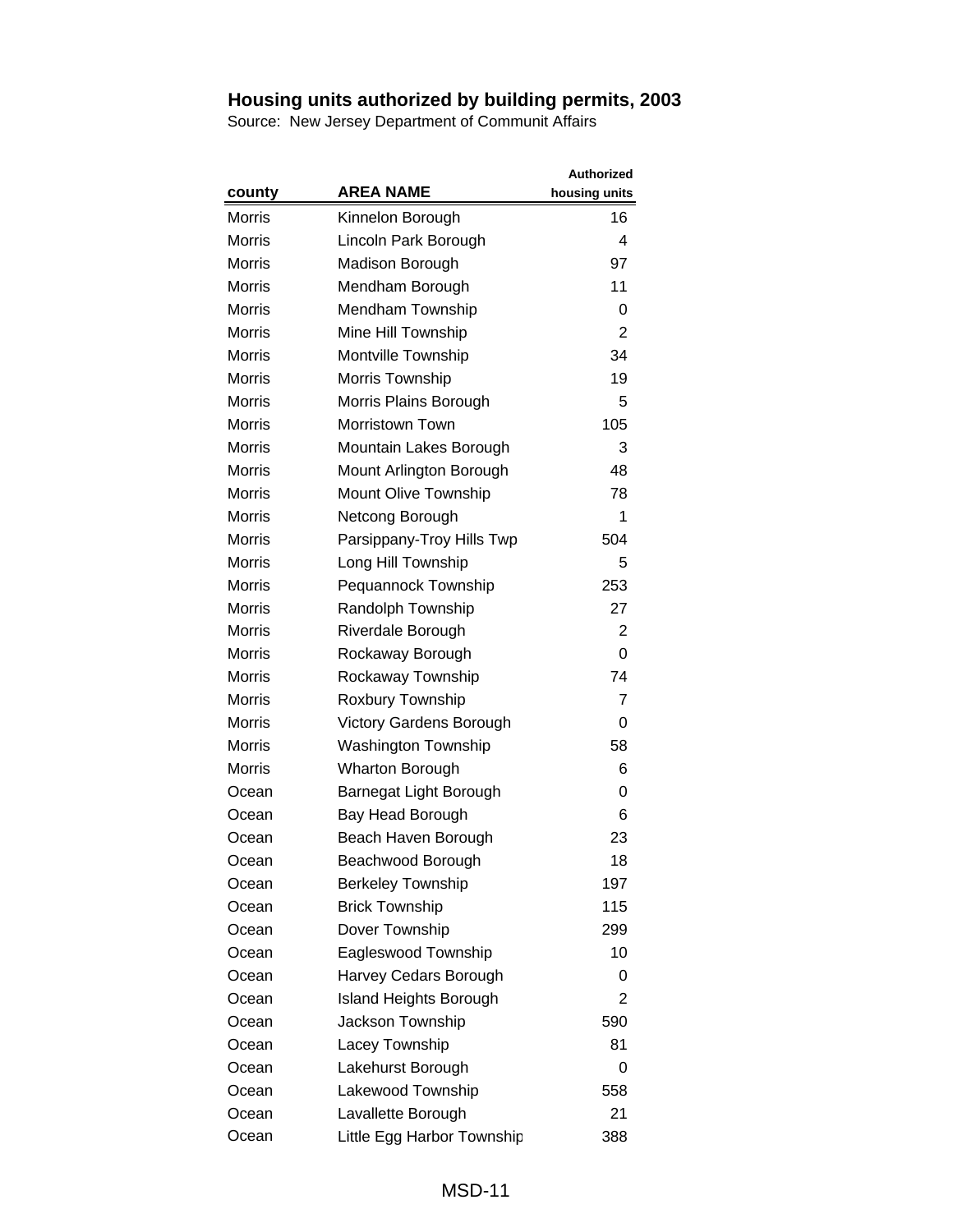| county  | <b>AREA NAME</b>             | <b>Authorized</b><br>housing units |
|---------|------------------------------|------------------------------------|
| Ocean   | Long Beach Township          | 123                                |
| Ocean   | <b>Manchester Township</b>   | 280                                |
| Ocean   | Mantoloking Borough          | 10                                 |
| Ocean   | Ocean Township               | 142                                |
| Ocean   | Ocean Gate Borough           | 0                                  |
| Ocean   | Pine Beach Borough           | 0                                  |
| Ocean   | <b>Plumsted Township</b>     | 21                                 |
| Ocean   | Point Pleasant Borough       | 40                                 |
| Ocean   | Point Pleasant Beach Boro    | 12                                 |
| Ocean   | Seaside Heights Borough      | 48                                 |
| Ocean   | Seaside Park Borough         | 14                                 |
| Ocean   | Ship Bottom Borough          | 17                                 |
| Ocean   | South Toms River Borough     | 3                                  |
| Ocean   | <b>Stafford Township</b>     | 368                                |
| Ocean   | Surf City Borough            | 52                                 |
| Ocean   | <b>Tuckerton Borough</b>     | 12                                 |
| Ocean   | <b>Barnegat Township</b>     | 717                                |
| Passaic | <b>Bloomingdale Borough</b>  | 6                                  |
| Passaic | <b>Clifton City</b>          | 183                                |
| Passaic | Haledon Borough              | 1                                  |
| Passaic | Hawthorne Borough            | 12                                 |
| Passaic | Little Falls Township        | 5                                  |
| Passaic | North Haledon Borough        | 175                                |
| Passaic | Passaic City                 | 51                                 |
| Passaic | <b>Paterson City</b>         | 217                                |
| Passaic | Pompton Lakes Borough        | 90                                 |
| Passaic | Prospect Park Borough        | 0                                  |
| Passaic | Ringwood Borough             | 30                                 |
| Passaic | Totowa Borough               | 134                                |
| Passaic | Wanaque Borough              | 9                                  |
| Passaic | <b>Wayne Township</b>        | 35                                 |
| Passaic | <b>West Milford Township</b> | 100                                |
| Passaic | West Paterson Borough        | 1                                  |
| Salem   | Alloway Township             | 29                                 |
| Salem   | Elmer Borough                | 0                                  |
| Salem   | Elsinboro Township           | 2                                  |
| Salem   | Lower Alloways Creek Twp     | 5                                  |
| Salem   | Mannington Township          | 2                                  |
| Salem   | <b>Oldmans Township</b>      | 6                                  |
| Salem   | Penns Grove Borough          | 0                                  |
| Salem   | Pennsville Township          | 42                                 |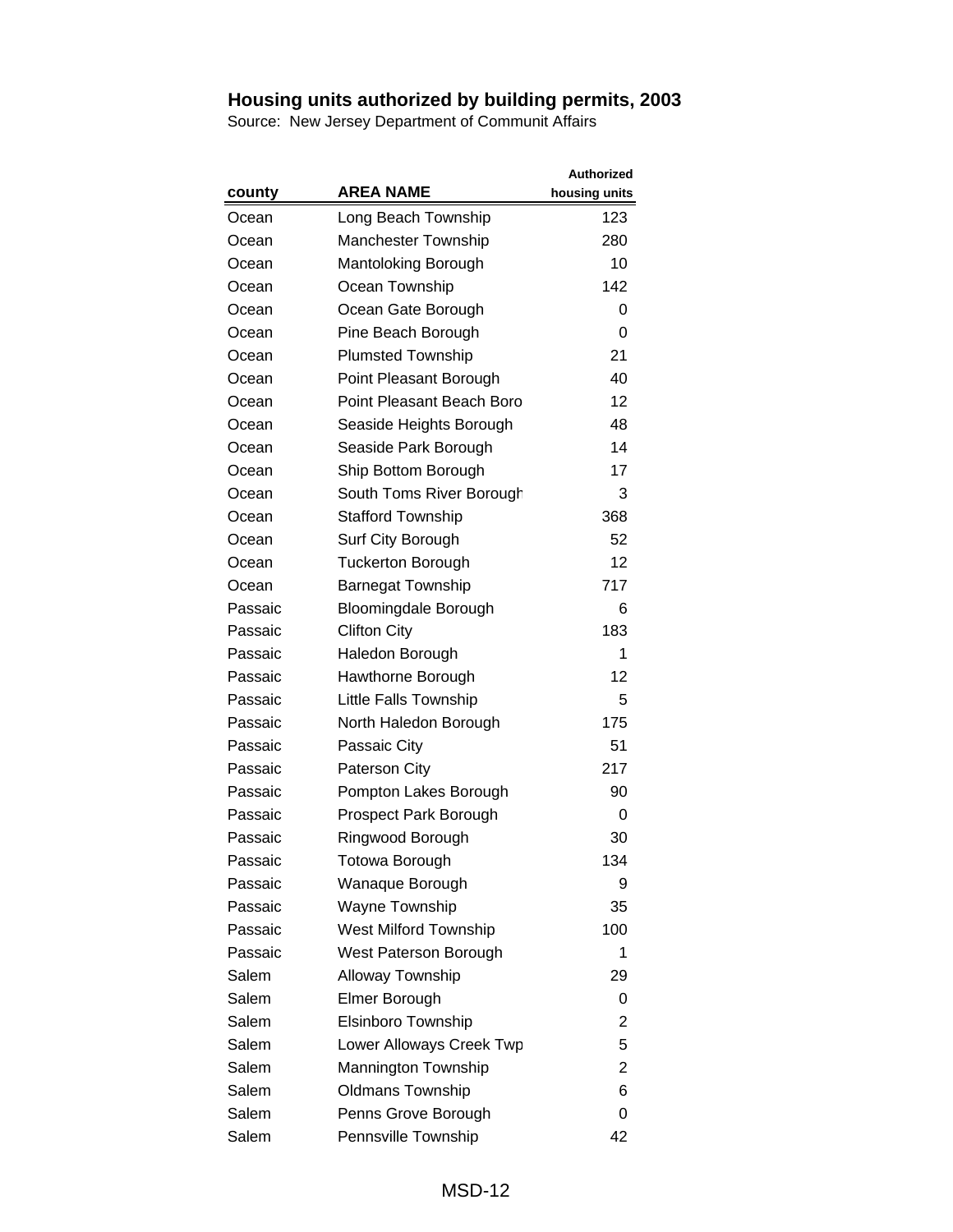|               |                                  | <b>Authorized</b> |
|---------------|----------------------------------|-------------------|
| county        | AREA NAME                        | housing units     |
| Salem         | Pilesgrove Township              | 33                |
| Salem         | Pittsgrove Township              | 53                |
| Salem         | Quinton Township                 | 13                |
| Salem         | Salem City                       | $\overline{2}$    |
| Salem         | <b>Carneys Point Township</b>    | 104               |
| Salem         | <b>Upper Pittsgrove Township</b> | 8                 |
| Salem         | Woodstown Borough                | 3                 |
| Somerset      | <b>Bedminster Township</b>       | 5                 |
| Somerset      | <b>Bernards Township</b>         | 76                |
| Somerset      | Bernardsville Borough            | 4                 |
| Somerset      | Bound Brook Borough              | 0                 |
| Somerset      | <b>Branchburg Township</b>       | 11                |
| Somerset      | <b>Bridgewater Township</b>      | 37                |
| Somerset      | Far Hills Borough                | 4                 |
| Somerset      | Franklin Township                | 569               |
| Somerset      | <b>Green Brook Township</b>      | 22                |
| Somerset      | Hillsborough Township            | 5                 |
| Somerset      | Manville Borough                 | 2                 |
| Somerset      | Millstone Borough                | 0                 |
| Somerset      | Montgomery Township              | 400               |
| Somerset      | North Plainfield Borough         | 3                 |
| Somerset      | Peapack-Gladstone Boro           | 1                 |
| Somerset      | Raritan Borough                  | 12                |
| Somerset      | Rocky Hill Borough               | 0                 |
| Somerset      | Somerville Borough               | 4                 |
| Somerset      | South Bound Brook Boro           | $\overline{2}$    |
| Somerset      | <b>Warren Township</b>           | 42                |
| Somerset      | Watchung Borough                 | 9                 |
| <b>Sussex</b> | Andover Borough                  | 0                 |
| Sussex        | Andover Township                 | 15                |
| <b>Sussex</b> | <b>Branchville Borough</b>       | 0                 |
| Sussex        | <b>Byram Township</b>            | 18                |
| Sussex        | <b>Frankford Township</b>        | 27                |
| Sussex        | Franklin Borough                 | 10                |
| Sussex        | Fredon Township                  | 37                |
| Sussex        | Green Township                   | 18                |
| Sussex        | Hamburg Borough                  | 8                 |
| Sussex        | <b>Hampton Township</b>          | 23                |
| Sussex        | Hardyston Township               | 75                |
| Sussex        | <b>Hopatcong Borough</b>         | 13                |
| Sussex        | Lafayette Township               | 15                |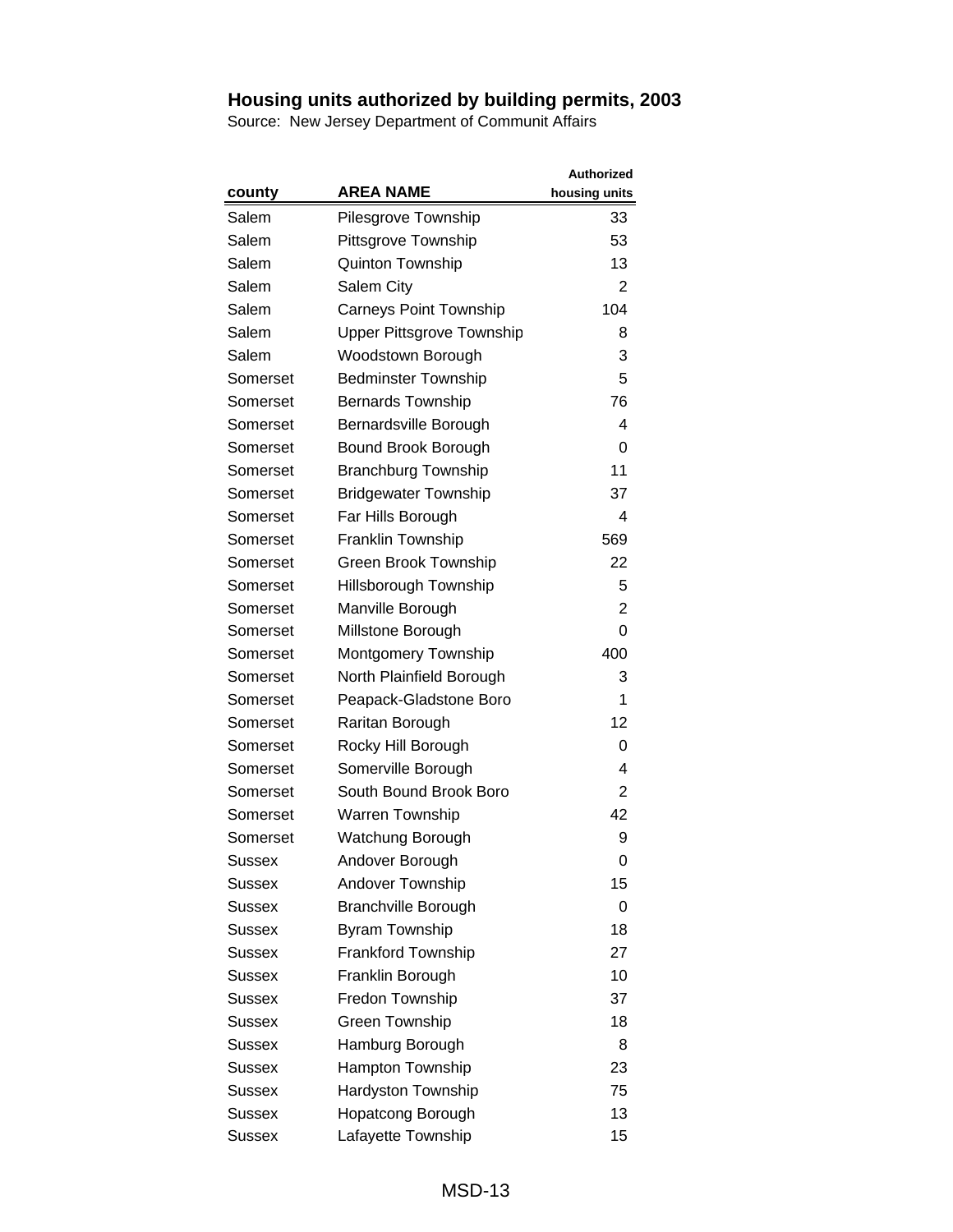|               |                                  | <b>Authorized</b> |
|---------------|----------------------------------|-------------------|
| county        | <b>AREA NAME</b>                 | housing units     |
| Sussex        | Montague Township                | 64                |
| Sussex        | <b>Newton Town</b>               | 9                 |
| <b>Sussex</b> | Ogdensburg Borough               | 0                 |
| Sussex        | Sandyston Township               | 0                 |
| Sussex        | Sparta Township                  | 88                |
| Sussex        | Stanhope Borough                 | 9                 |
| Sussex        | <b>Stillwater Township</b>       | 8                 |
| Sussex        | Sussex Borough                   | 2                 |
| Sussex        | Vernon Township                  | 223               |
| Sussex        | <b>Walpack Township</b>          | 0                 |
| Sussex        | <b>Wantage Township</b>          | 85                |
| Union         | <b>Berkeley Heights Township</b> | 14                |
| Union         | <b>Clark Township</b>            | 5                 |
| Union         | Cranford Township                | 13                |
| Union         | <b>Elizabeth City</b>            | 649               |
| Union         | Fanwood Borough                  | 5                 |
| Union         | Garwood Borough                  | 4                 |
| Union         | Hillside Township                | 19                |
| Union         | Kenilworth Borough               | 19                |
| Union         | <b>Linden City</b>               | 75                |
| Union         | Mountainside Borough             | 6                 |
| Union         | New Providence Borough           | 8                 |
| Union         | <b>Plainfield City</b>           | 12                |
| Union         | <b>Rahway City</b>               | 302               |
| Union         | Roselle Borough                  | 2                 |
| Union         | Roselle Park Borough             | 0                 |
| Union         | Scotch Plains Township           | 46                |
| Union         | Springfield Township             | 62                |
| Union         | <b>Summit City</b>               | 11                |
| Union         | Union Township                   | 22                |
| Union         | <b>Westfield Town</b>            | 55                |
| Union         | <b>Winfield Township</b>         | 0                 |
| Warren        | <b>Allamuchy Township</b>        | 24                |
| Warren        | Alpha Borough                    | 4                 |
| Warren        | <b>Belvidere Town</b>            | 1                 |
| Warren        | <b>Blairstown Township</b>       | 17                |
| Warren        | Franklin Township                | 9                 |
| Warren        | Frelinghuysen Township           | 9                 |
| Warren        | <b>Greenwich Township</b>        | 6                 |
| Warren        | <b>Hackettstown Town</b>         | 40                |
| Warren        | <b>Hardwick Township</b>         | 24                |